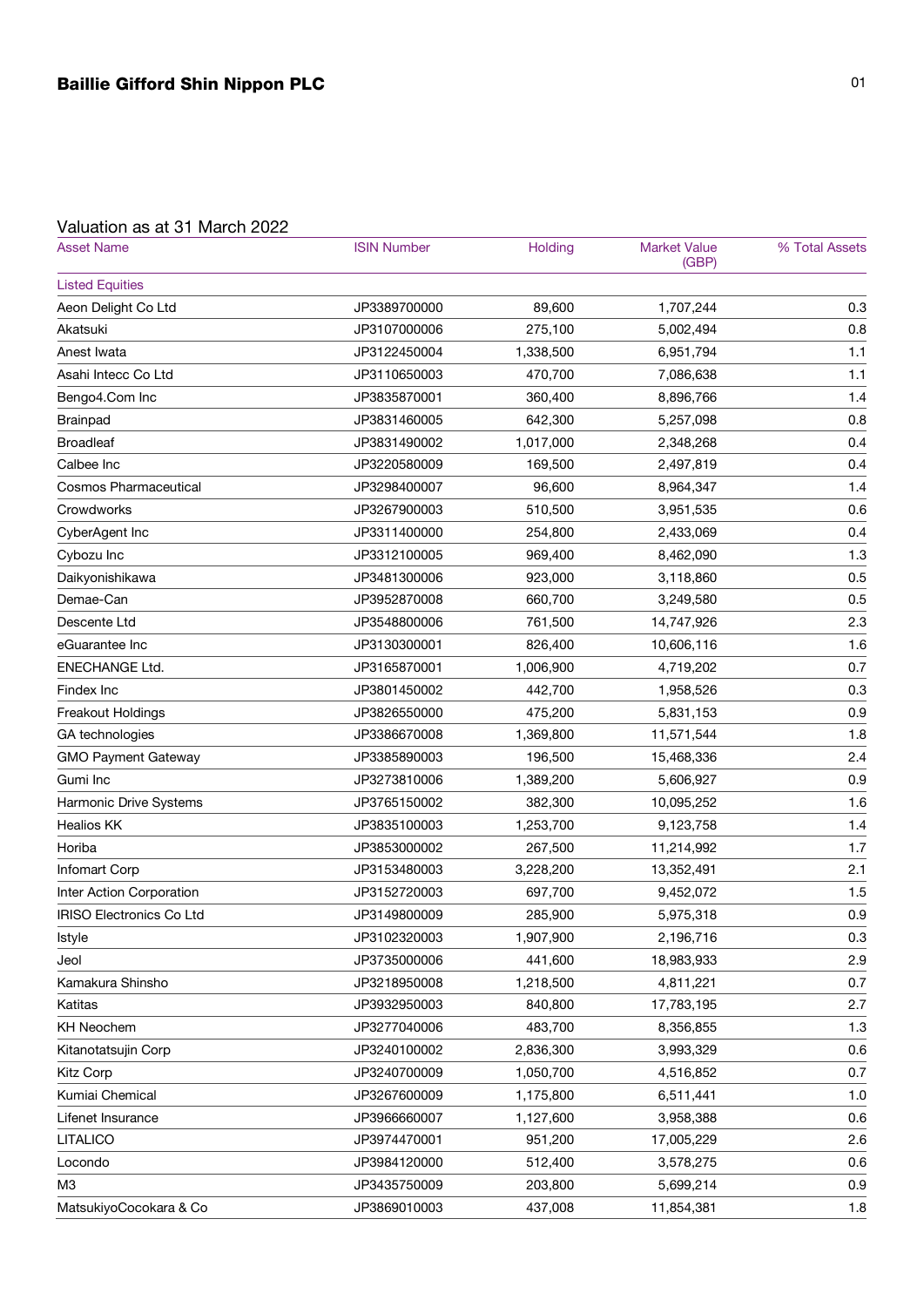## Baillie Gifford Shin Nippon PLC 02

| Megachips Corp                                               | JP3920860008 | 613,700   | 14,516,045  | 2.2  |
|--------------------------------------------------------------|--------------|-----------|-------------|------|
| MonotaRO Co                                                  | JP3922950005 | 873,100   | 14,390,642  | 2.2  |
| Nabtesco                                                     | JP3651210001 | 404,700   | 8,255,649   | 1.3  |
| Nakanishi                                                    | JP3642500007 | 704,500   | 9,954,176   | 1.5  |
| Nifco Inc                                                    | JP3756200006 | 504,600   | 8,809,512   | 1.4  |
| Nihon M&A                                                    | JP3689050007 | 796,000   | 8,602,126   | 1.3  |
| Nikkiso Co Ltd                                               | JP3668000007 | 684,800   | 3,925,180   | 0.6  |
| Nippon Ceramic                                               | JP3725200004 | 332,100   | 5,080,988   | 0.8  |
| Noritsu Koki                                                 | JP3759500006 | 709,000   | 10,381,557  | 1.6  |
| Optex Co Ltd                                                 | JP3197700002 | 725,900   | 7,876,373   | 1.2  |
| oRo                                                          | JP3201900002 | 348,800   | 5,083,307   | 0.8  |
| OSG Corp                                                     | JP3170800001 | 766,400   | 9,011,201   | 1.4  |
| Outsourcing                                                  | JP3105270007 | 990,200   | 7,875,332   | 1.2  |
| Peptidream                                                   | JP3836750004 | 517,600   | 7,080,189   | 1.1  |
| Pigeon                                                       | JP3801600002 | 324,500   | 4,371,788   | 0.7  |
| Poletowin Pitcrew Holdings                                   | JP3855950006 | 976,900   | 6,907,628   | 1.1  |
| Raksul Inc                                                   | JP3967180005 | 735,800   | 13,927,897  | 2.1  |
| Seria Co Ltd                                                 | JP3423520000 | 399,800   | 6,937,341   | 1.1  |
| Shima Seiki Mfg.                                             | JP3356500003 | 221,000   | 2,586,034   | 0.4  |
| Sho-Bond Holdings Ltd                                        | JP3360250009 | 539,500   | 17,993,641  | 2.8  |
| Shoei Co Ltd                                                 | JP3360900009 | 527,800   | 15,142,902  | 2.3  |
| SIIX Corp                                                    | JP3346700002 | 648,400   | 4,317,030   | 0.7  |
| Snow Peak                                                    | JP3399770001 | 1,050,500 | 21,725,407  | 3.3  |
| SpiderPlus & Co                                              | JP3399950009 | 804,700   | 3,529,819   | 0.5  |
| Technopro Holdings                                           | JP3545240008 | 760,400   | 15,844,799  | 2.4  |
| <b>Torex Semiconductor</b>                                   | JP3637280003 | 819,100   | 13,726,123  | 2.1  |
| TOYO TANSO CO.,LTD.                                          | JP3616000000 | 425,100   | 8,405,791   | 1.3  |
| Tsubaki Nakashima                                            | JP3534410000 | 1,237,100 | 7,485,687   | 1.2  |
| Tsugami Corp                                                 | JP3531800005 | 1,688,100 | 14,049,155  | 2.2  |
| Uzabase                                                      | JP3944390008 | 955,900   | 6,418,190   | 1.0  |
| <b>WDB Holdings</b>                                          | JP3505940001 | 341,500   | 5,803,913   | 0.9  |
| Wealthnavi Inc                                               | JP3155360005 | 844,000   | 10,948,185  | 1.7  |
| Weathernews Inc                                              | JP3154500007 | 186,200   | 10,556,216  | 1.6  |
| Yonex                                                        | JP3960000002 | 1,190,100 | 7,663,007   | 1.2  |
| <b>Total Listed Equities</b>                                 |              |           | 628,083,074 | 96.8 |
| Private Company Investments - excluding Fixed Interest       |              |           |             |      |
| Gojo & Company, Inc. Class D Pref.                           |              |           | 5,659,736   | 0.9  |
| Moneytree K.K. Class B Pref.                                 |              |           | 4,096,120   | 0.6  |
| Spiber, Inc.                                                 |              |           | 6,883,230   | 1.1  |
| Total Private Company Investments - excluding Fixed Interest |              |           | 16,639,086  | 2.6  |
| <b>Total Net Liquid Assets</b>                               |              |           | 4,091,954   | 0.6  |